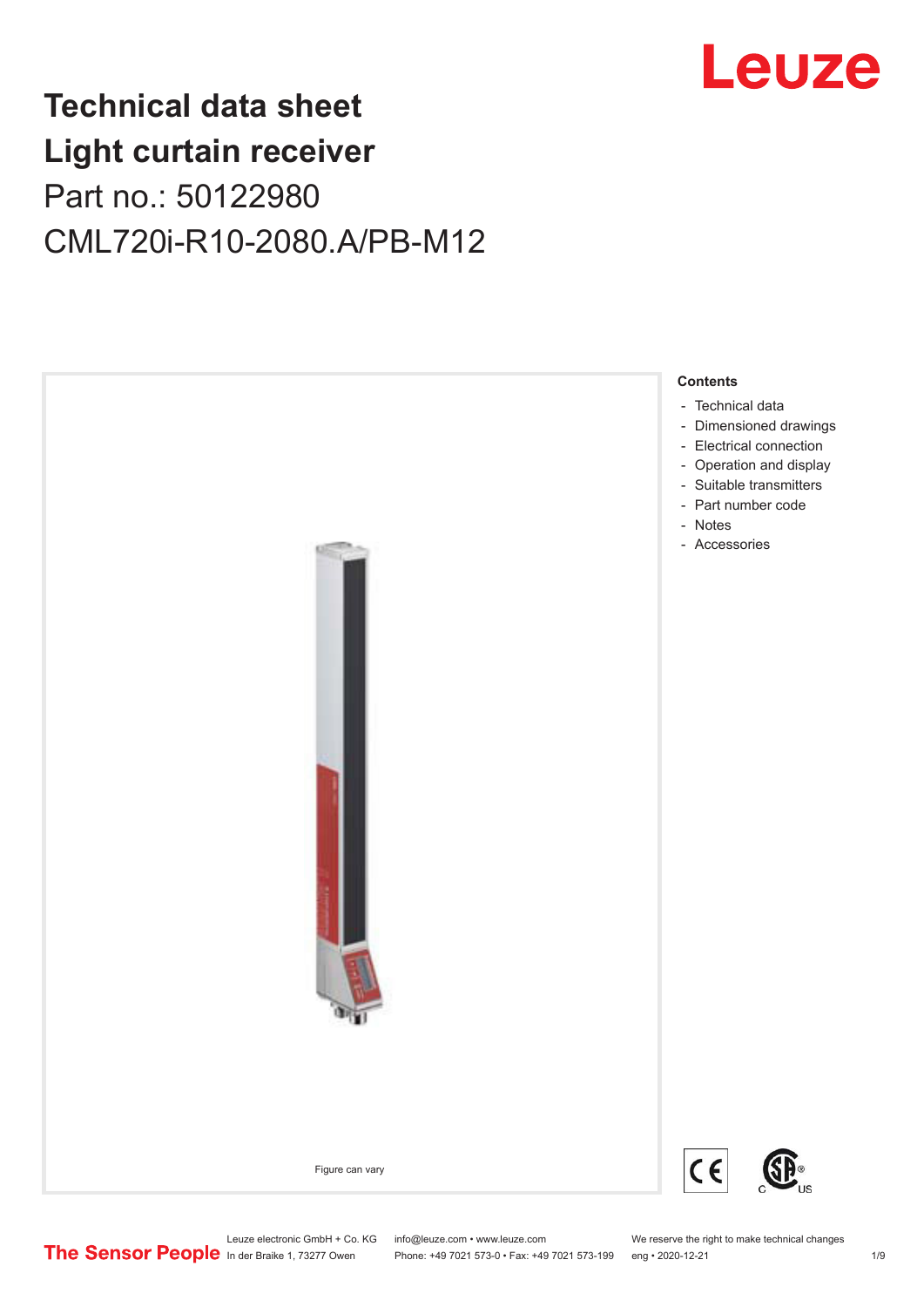### <span id="page-1-0"></span>**Technical data**

# Leuze

| <b>Basic data</b>                                |                                                                    |
|--------------------------------------------------|--------------------------------------------------------------------|
| Series                                           | 720                                                                |
| <b>Operating principle</b>                       | Throughbeam principle                                              |
| Device type                                      | Receiver                                                           |
| <b>Contains</b>                                  | 2x BT-NC sliding block                                             |
| <b>Application</b>                               | Object measurement                                                 |
| <b>Special version</b>                           |                                                                    |
| <b>Special version</b>                           | Crossed-beam scanning                                              |
|                                                  | Diagonal-beam scanning                                             |
|                                                  | Parallel-beam scanning                                             |
| <b>Optical data</b>                              |                                                                    |
| <b>Operating range</b>                           | Guaranteed operating range                                         |
| <b>Operating range</b>                           | 0.37m                                                              |
| <b>Operating range limit</b>                     | Typical operating range                                            |
| <b>Operating range limit</b>                     | 0.29m                                                              |
| <b>Measurement field length</b>                  | 2,080 mm                                                           |
| <b>Number of beams</b>                           | 208 Piece(s)                                                       |
| Beam spacing                                     | 10 mm                                                              |
|                                                  |                                                                    |
| Measurement data                                 |                                                                    |
| Minimum object diameter                          | $20 \text{ mm}$                                                    |
| <b>Electrical data</b>                           |                                                                    |
| <b>Protective circuit</b>                        | Polarity reversal protection                                       |
|                                                  | Short circuit protected                                            |
|                                                  | <b>Transient protection</b>                                        |
|                                                  |                                                                    |
| Performance data                                 | 18  30 V, DC                                                       |
| Supply voltage $U_{B}$<br><b>Residual ripple</b> |                                                                    |
| <b>Open-circuit current</b>                      | 0  15 %, From $U_{\rm B}$<br>0  435 mA, The specified values refer |
|                                                  | to the entire package consisting of trans-<br>mitter and receiver. |
|                                                  |                                                                    |
| Inputs/outputs selectable                        |                                                                    |
| Output current, max.                             | 100 mA                                                             |
| Input resistance                                 | $6,000 \Omega$                                                     |
| Number of inputs/outputs selectable 2 Piece(s)   |                                                                    |
| Type                                             | Inputs/outputs selectable                                          |
| Voltage type, outputs                            | DC                                                                 |
| Switching voltage, outputs                       | Typ. $U_B / 0 V$                                                   |
| Voltage type, inputs                             | DC                                                                 |
| Switching voltage, inputs                        | high: ≥6V                                                          |
|                                                  | $low: 4V$                                                          |
|                                                  |                                                                    |
| Input/output 1<br>Activation/disable delay       | 1 ms                                                               |
|                                                  |                                                                    |
| <b>Timing</b>                                    |                                                                    |
| Cycle time                                       | 6.64 ms                                                            |
| Response time per beam                           | 30 µs                                                              |
| <b>Interface</b>                                 |                                                                    |
| Type                                             | PROFIBUS DP                                                        |
| <b>PROFIBUS DP</b>                               |                                                                    |
| <b>Function</b>                                  | Process                                                            |

| <b>Service interface</b>                        |                                       |
|-------------------------------------------------|---------------------------------------|
| Type                                            | IO-Link                               |
|                                                 |                                       |
| <b>IO-Link</b><br><b>Function</b>               |                                       |
|                                                 | Configuration via software<br>Service |
|                                                 |                                       |
| <b>Connection</b>                               |                                       |
| <b>Number of connections</b>                    | 2 Piece(s)                            |
| <b>Plug outlet</b>                              | Axial                                 |
|                                                 |                                       |
| <b>Connection 1</b>                             |                                       |
| <b>Function</b>                                 | Configuration interface               |
|                                                 | Connection to transmitter             |
|                                                 | Signal IN<br>Signal OUT               |
|                                                 | Voltage supply                        |
| <b>Type of connection</b>                       | Connector                             |
| <b>Thread size</b>                              | M <sub>12</sub>                       |
| Type                                            | Male                                  |
| <b>Material</b>                                 | Metal                                 |
| No. of pins                                     | 8-pin                                 |
| Encoding                                        | A-coded                               |
|                                                 |                                       |
| <b>Connection 2</b>                             |                                       |
| <b>Function</b>                                 | <b>BUS IN</b>                         |
|                                                 | <b>BUS OUT</b>                        |
| <b>Type of connection</b><br><b>Thread size</b> | Connector<br>M <sub>12</sub>          |
| Type                                            | Female                                |
| <b>Material</b>                                 | Metal                                 |
| No. of pins                                     | 5-pin                                 |
| Encoding                                        | B-coded                               |
|                                                 |                                       |
| <b>Mechanical data</b>                          |                                       |
| Design                                          | Cubic                                 |
| Dimension (W x H x L)                           | 29 mm x 35.4 mm x 2,155 mm            |
| <b>Housing material</b>                         | Metal                                 |
| <b>Metal housing</b><br>Lens cover material     | Aluminum<br>Plastic                   |
| Net weight                                      | $2,200$ g                             |
| <b>Housing color</b>                            | Silver                                |
| Type of fastening                               | Groove mounting                       |
|                                                 | Via optional mounting device          |
|                                                 |                                       |
| <b>Operation and display</b>                    |                                       |
| Type of display                                 | LED                                   |
|                                                 | OLED display                          |
| <b>Number of LEDs</b>                           | 2 Piece(s)                            |
| Type of configuration                           | Software                              |
|                                                 | Teach-in                              |
| <b>Operational controls</b>                     | Membrane keyboard                     |
| <b>Environmental data</b>                       |                                       |

| Ambient temperature, operation | -30  60 °C |
|--------------------------------|------------|
| Ambient temperature, storage   | -40  70 °C |

Leuze electronic GmbH + Co. KG info@leuze.com • www.leuze.com We reserve the right to make technical changes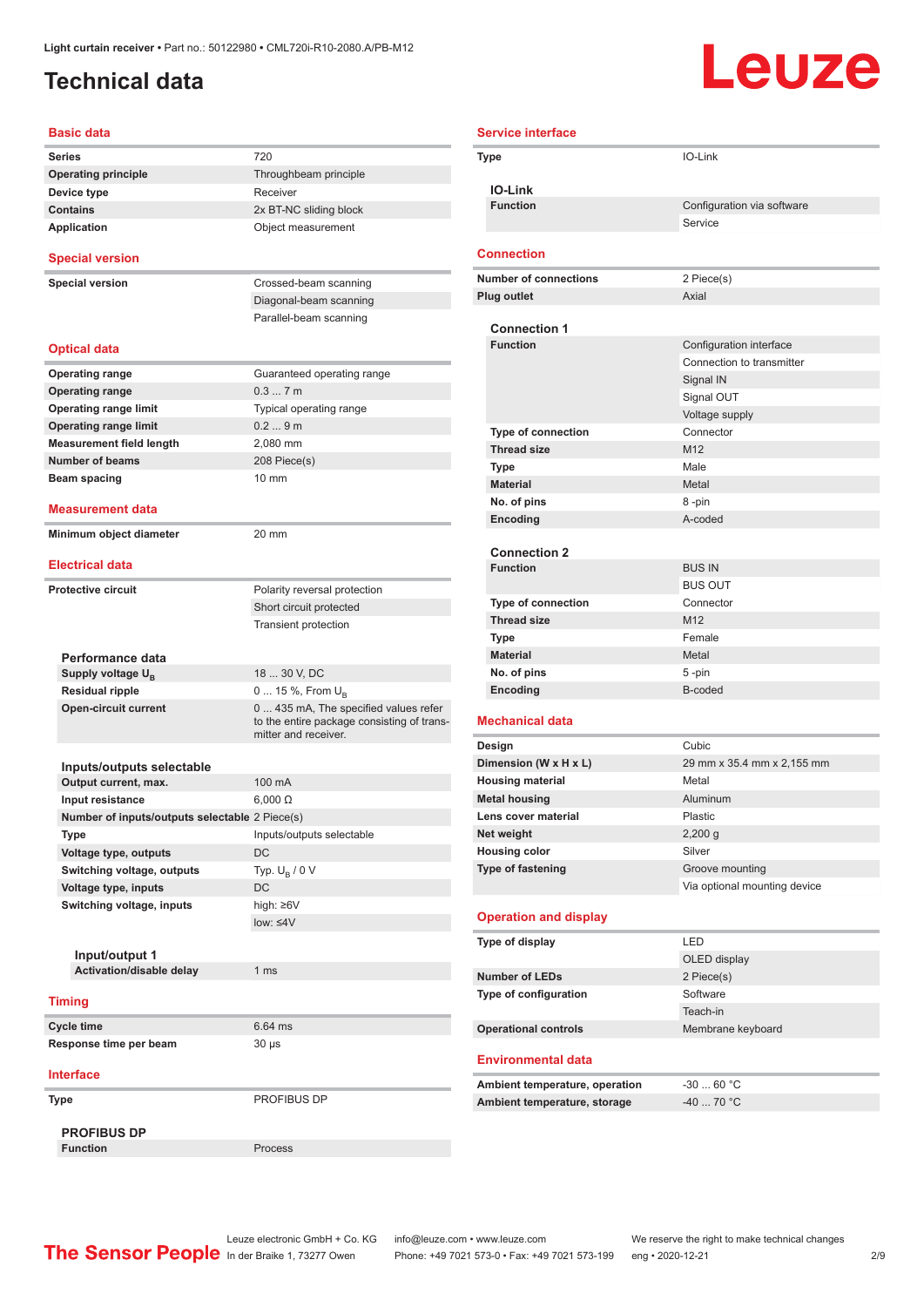## **Technical data**

# Leuze

#### **Certifications**

| Degree of protection     | IP 65         |
|--------------------------|---------------|
| <b>Protection class</b>  | Ш             |
| <b>Certifications</b>    | c CSA US      |
| <b>Standards applied</b> | IEC 60947-5-2 |
|                          |               |

#### **Classification**

| <b>Customs tariff number</b> | 90314990 |
|------------------------------|----------|
| eCl@ss 5.1.4                 | 27270910 |
| eCl@ss 8.0                   | 27270910 |
| eCl@ss 9.0                   | 27270910 |
| eCl@ss 10.0                  | 27270910 |
| eCl@ss 11.0                  | 27270910 |
| <b>ETIM 5.0</b>              | EC002549 |
| <b>ETIM 6.0</b>              | EC002549 |
| <b>ETIM 7.0</b>              | EC002549 |
|                              |          |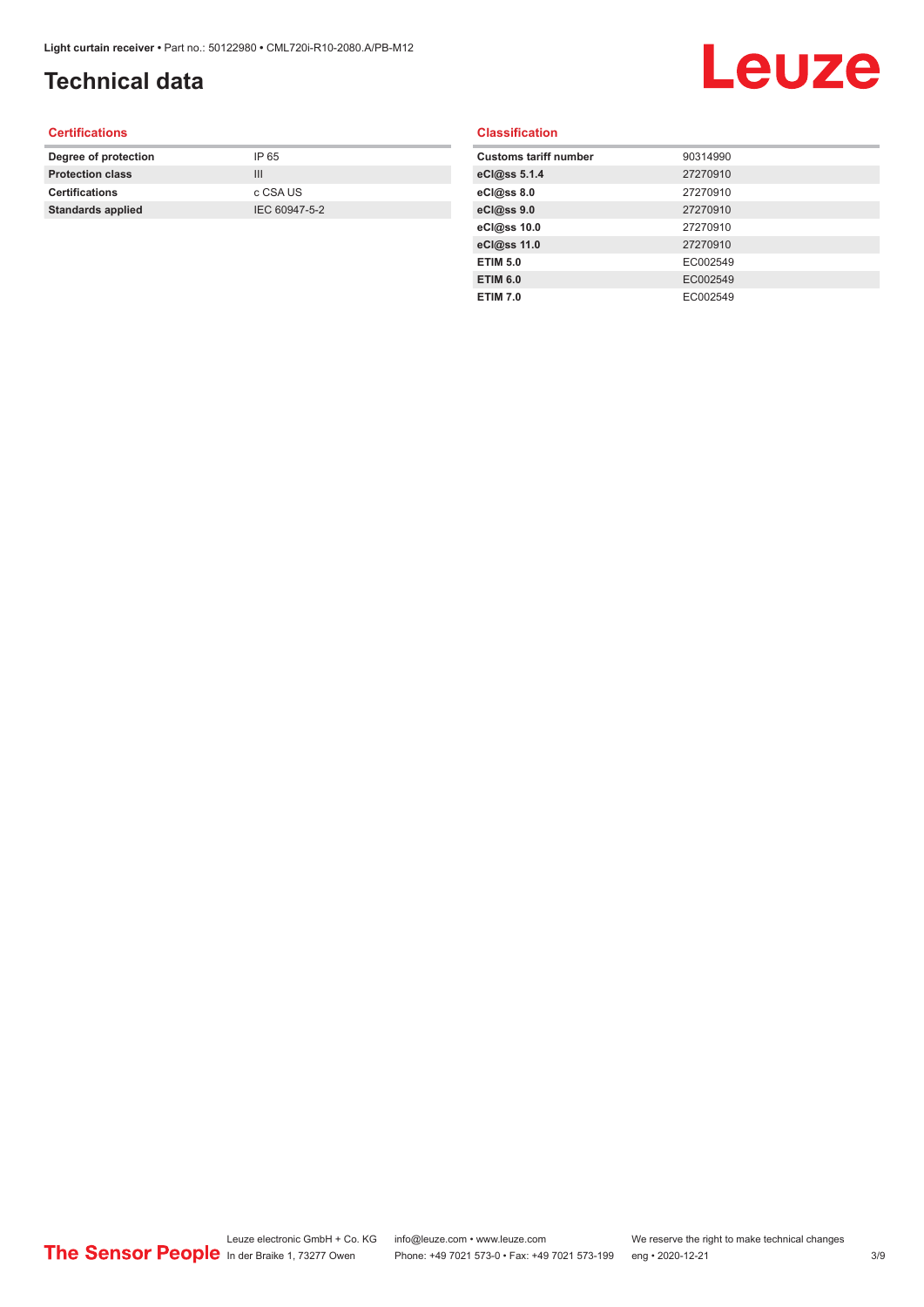#### <span id="page-3-0"></span>**Dimensioned drawings**

All dimensions in millimeters



- 
- B Measurement field length 2080 mm
- F M6 thread
- G Fastening groove
- 
- T Transmitter
- R Receiver
- Y 5 mm

**Leuze**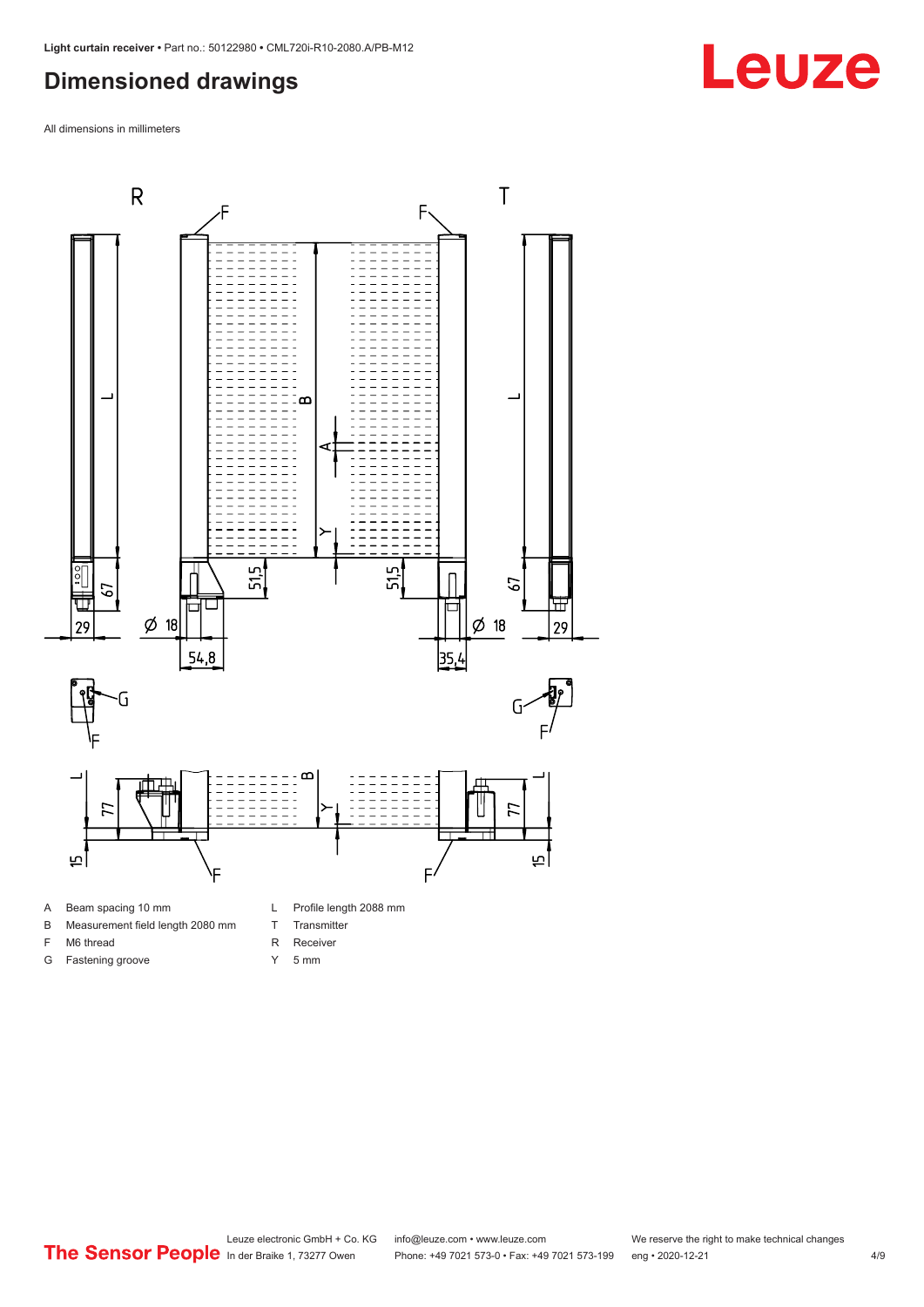#### <span id="page-4-0"></span>**Dimensioned drawings**





### **Electrical connection**

**Connection 1**

| <b>Function</b>    | Configuration interface   |
|--------------------|---------------------------|
|                    | Connection to transmitter |
|                    | Signal IN                 |
|                    | Signal OUT                |
|                    | Voltage supply            |
| Type of connection | Connector                 |
| <b>Thread size</b> | M12                       |
| <b>Type</b>        | Male                      |
| <b>Material</b>    | Metal                     |
| No. of pins        | 8-pin                     |
| Encoding           | A-coded                   |

#### **Pin Pin assignment**

| 1              | $V +$            |  |  |
|----------------|------------------|--|--|
| $\overline{2}$ | I/O <sub>1</sub> |  |  |
| 3              | <b>GND</b>       |  |  |
| $\overline{4}$ | IO-Link          |  |  |
| 5              | I/O <sub>2</sub> |  |  |
| 6              | RS 485 Tx+       |  |  |
| 7              | RS 485 Tx+       |  |  |
| 8              | <b>FE/SHIELD</b> |  |  |
|                |                  |  |  |



#### **Connection 2**

| <b>Function</b>    | <b>BUS IN</b>  |
|--------------------|----------------|
|                    | <b>BUS OUT</b> |
| Type of connection | Connector      |
| <b>Thread size</b> | M12            |
| <b>Type</b>        | Female         |
| <b>Material</b>    | Metal          |
| No. of pins        | $5$ -pin       |
| Encoding           | B-coded        |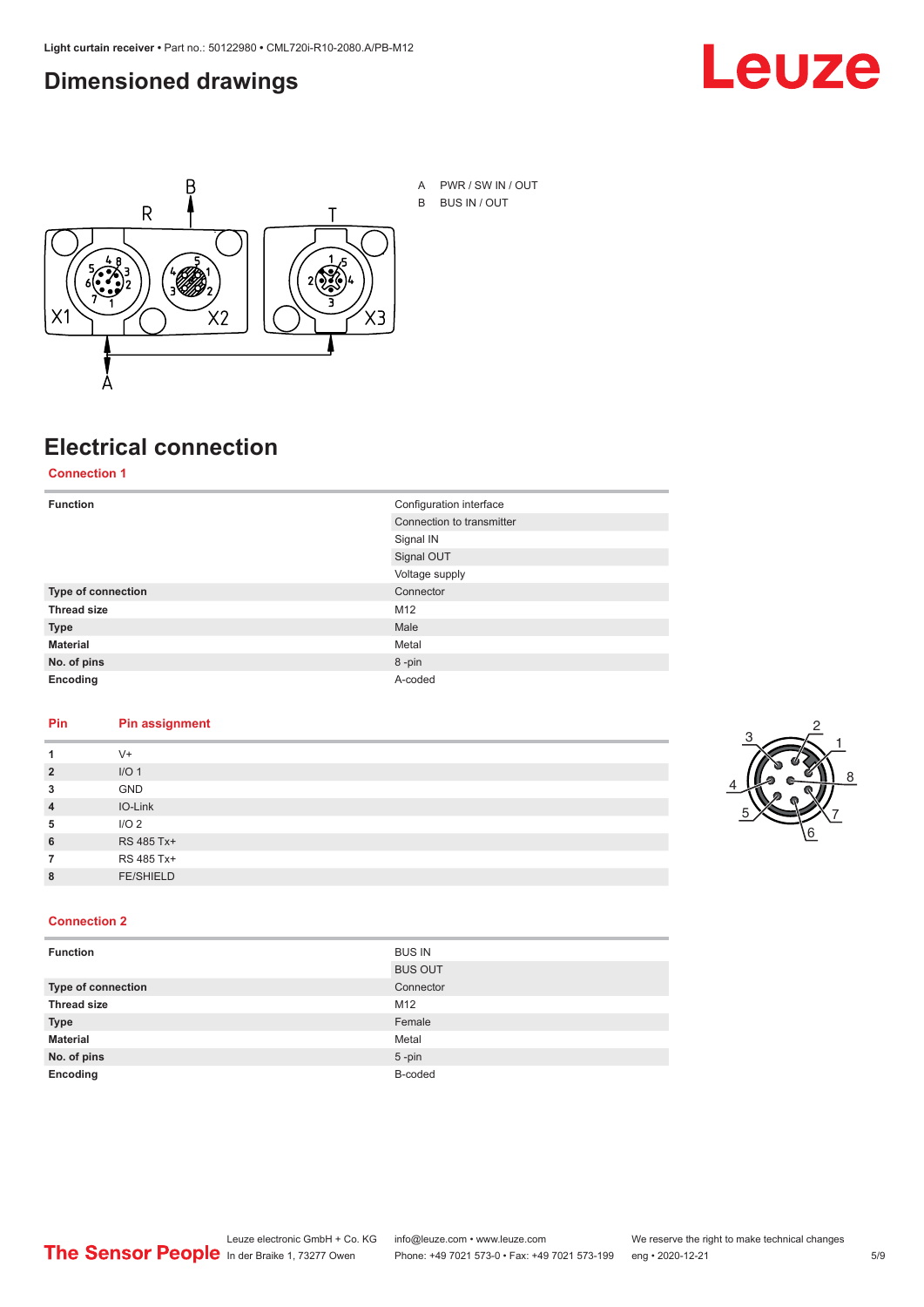### <span id="page-5-0"></span>**Electrical connection**

#### **Pin Pin assignment 1** V+ **2** Tx-**3** PB GND **4** Tx+ **5** FE/SHIELD 3 2 1 5 4

## **Operation and display**

| <b>LED</b>     | <b>Display</b>           | <b>Meaning</b>                         |
|----------------|--------------------------|----------------------------------------|
|                | Green, continuous light  | Operational readiness                  |
|                | Green, flashing          | Teach / error                          |
| $\overline{2}$ | Yellow, continuous light | Light path free, with function reserve |
|                | Yellow, flashing         | No function reserve                    |
|                | Off                      | Object detected                        |

#### **Suitable transmitters**

| Part no. | <b>Designation</b>         | <b>Article</b>               | <b>Description</b>                                                     |
|----------|----------------------------|------------------------------|------------------------------------------------------------------------|
| 50119417 | CML720i-T10-<br>2080.A-M12 | Light curtain<br>transmitter | Operating range: 0.3  6 m<br>Connection: Connector, M12, Axial, 5 -pin |

### **Part number code**

Part designation: **CML7XXi-YZZ-AAAA.BCCCDDD-EEEFFF**

| <b>CML</b>  | <b>Operating principle</b><br>Measuring light curtain                                                                                     |
|-------------|-------------------------------------------------------------------------------------------------------------------------------------------|
| 7XXi        | <b>Series</b><br>720i: 720i series<br>730i: 730i series                                                                                   |
| Y           | Device type<br>T: transmitter<br>R: receiver                                                                                              |
| <b>ZZ</b>   | <b>Beam spacing</b><br>$05:5$ mm<br>10:10 mm<br>20:20 mm<br>40:40 mm                                                                      |
| <b>AAAA</b> | Measurement field length [mm], dependent on beam spacing                                                                                  |
| B           | Equipment<br>A: connector outlet, axial<br>R: rear connector outlet                                                                       |
| <b>CCC</b>  | Interface<br>L: IO-Link<br>/CN: CANopen<br>/PB: PROFIBUS<br>/PN: PROFINET<br>/CV: Analog current and voltage output<br>/D3: RS 485 Modbus |

**Leuze**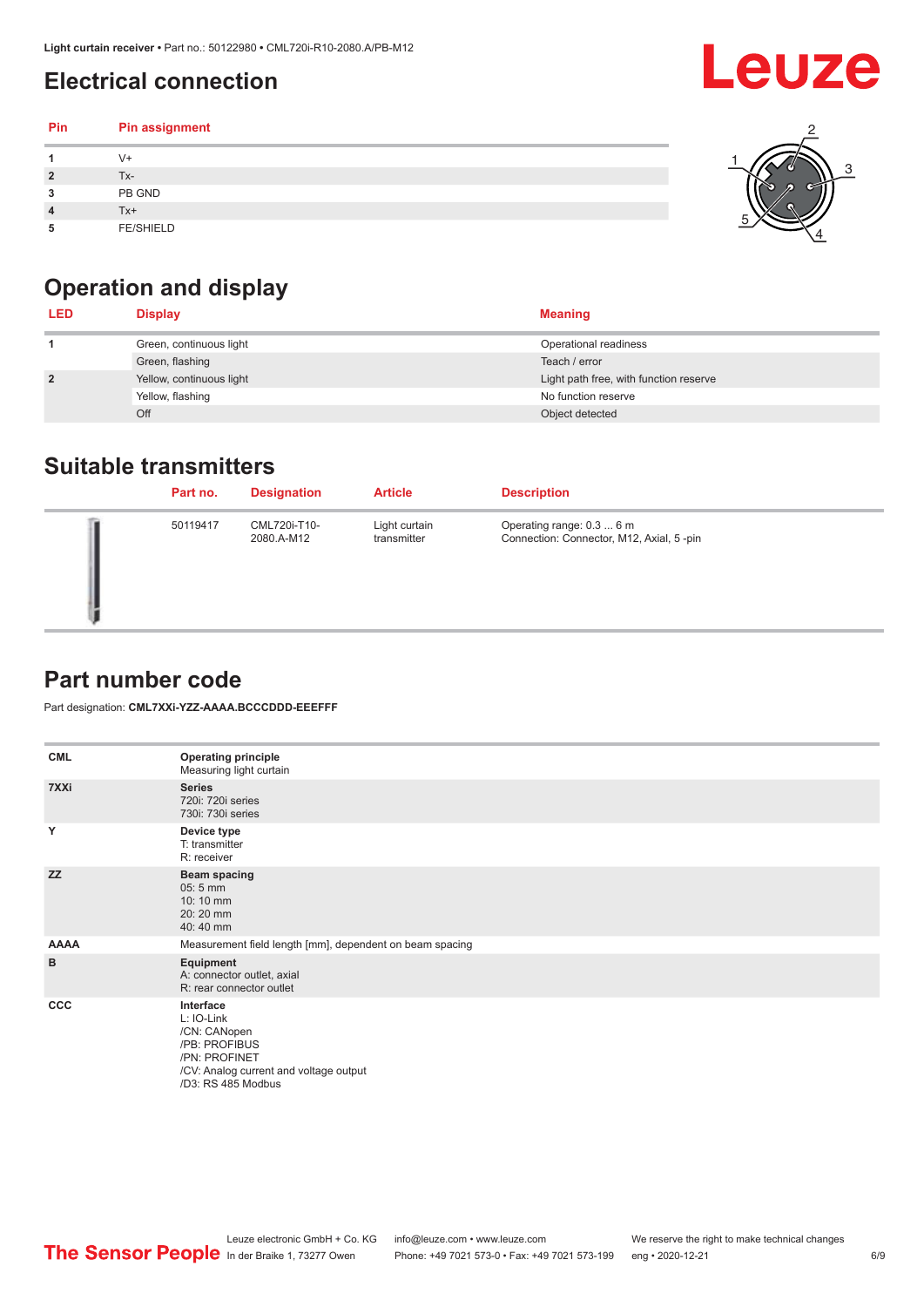#### <span id="page-6-0"></span>**Part number code**



| <b>DDD</b> | <b>Special equipment</b><br>-PS: Power Setting                                                  |
|------------|-------------------------------------------------------------------------------------------------|
| <b>EEE</b> | <b>Electrical connection</b><br>M12: M12 connector                                              |
| <b>FFF</b> | -EX: Explosion protection                                                                       |
|            |                                                                                                 |
|            | <b>Note</b>                                                                                     |
|            | $\&$ A list with all available device types can be found on the Leuze website at www.leuze.com. |

#### **Notes**

| Observe intended use!                                                                                                                                                                                                            |
|----------------------------------------------------------------------------------------------------------------------------------------------------------------------------------------------------------------------------------|
| $\%$ This product is not a safety sensor and is not intended as personnel protection.<br>$\%$ The product may only be put into operation by competent persons.<br>$\%$ Only use the product in accordance with its intended use. |
|                                                                                                                                                                                                                                  |



#### **For UL applications:**

ª For UL applications, use is only permitted in Class 2 circuits in accordance with the NEC (National Electric Code). ª These proximity switches shall be used with UL Listed Cable assemblies rated 30V, 0.5A min, in the field installation, or equivalent (categories: CYJV/ CYJV7 or PVVA/PVVA7)

#### **Accessories**

### Connection technology - Connection cables

|        | Part no. | <b>Designation</b>     | <b>Article</b>   | <b>Description</b>                                                                                                                                         |
|--------|----------|------------------------|------------------|------------------------------------------------------------------------------------------------------------------------------------------------------------|
| 2<br>W | 50132079 | KD U-M12-5A-V1-<br>050 | Connection cable | Connection 1: Connector, M12, Axial, Female, A-coded, 5-pin<br>Connection 2: Open end<br>Shielded: No<br>Cable length: 5,000 mm<br>Sheathing material: PVC |

#### Connection technology - Y distribution cables

|             |   | Part no. | <b>Designation</b>          | <b>Article</b>        | <b>Description</b>                                                                                                                                                                                                                                                                                  |
|-------------|---|----------|-----------------------------|-----------------------|-----------------------------------------------------------------------------------------------------------------------------------------------------------------------------------------------------------------------------------------------------------------------------------------------------|
| 圔<br>⋿<br>٣ | ø | 50118183 | K-Y1 M12A-5m-<br>M12A-S-PUR | Interconnection cable | Connection 1: Connector, M12, Axial, Female, A-coded, 5-pin<br>Connection 2: Connector, M12, Axial, Male, A-coded, 5-pin<br>Connection 3: Connector, M12, Axial, Female, A-coded, 8-pin<br>Shielded: Yes<br>Cable length fork 1: 5,000 mm<br>Cable length fork 2: 150 mm<br>Sheathing material: PUR |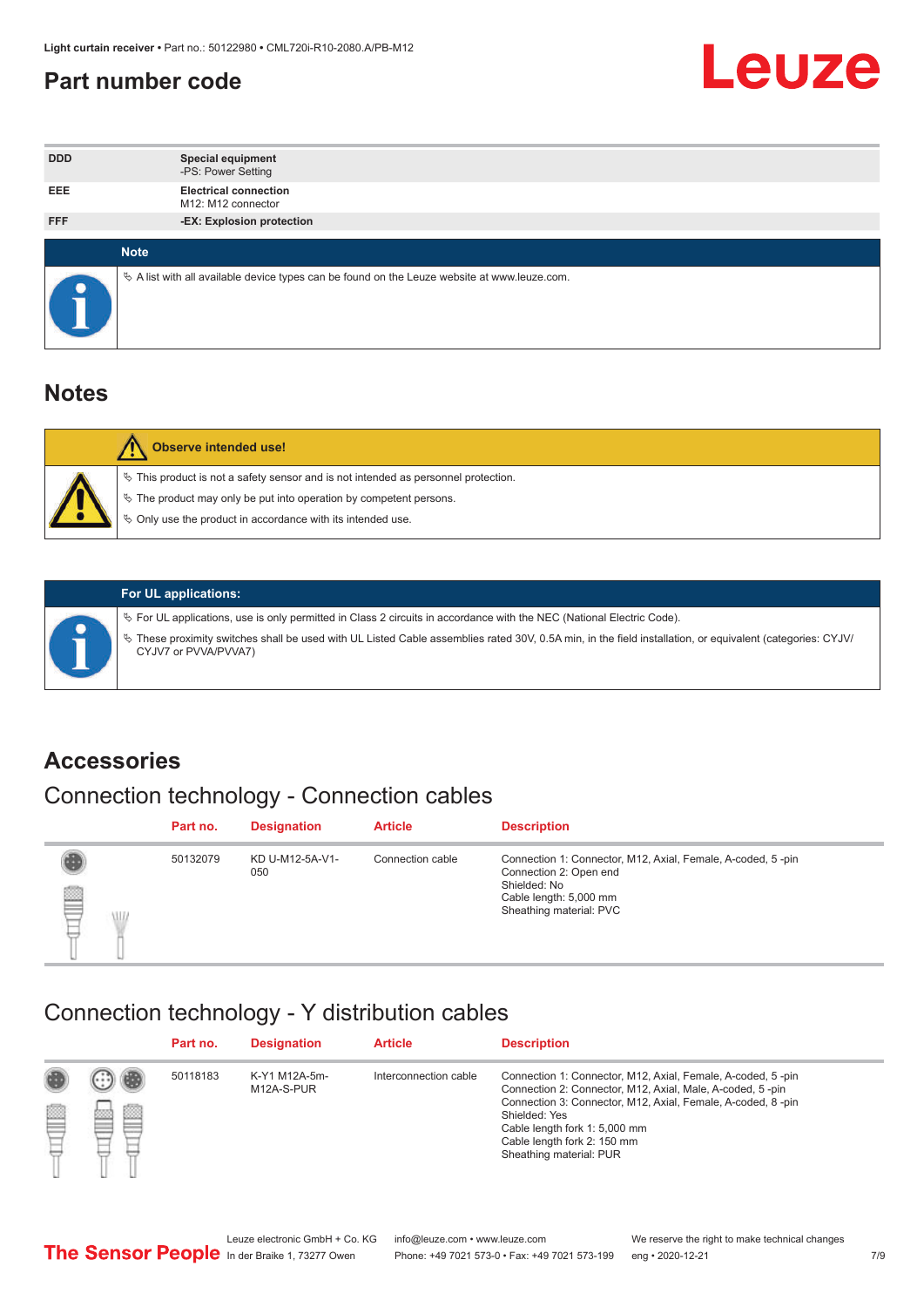#### **Accessories**

## **Leuze**

|   |        | Part no. | <b>Designation</b>           | <b>Article</b>        | <b>Description</b>                                                                                                                                                                                                                                                                             |
|---|--------|----------|------------------------------|-----------------------|------------------------------------------------------------------------------------------------------------------------------------------------------------------------------------------------------------------------------------------------------------------------------------------------|
| 您 | ×<br>一 | 50123265 | K-YPB M12A-5m-<br>M12A-S-PUR | Interconnection cable | Suitable for interface: PROFIBUS DP<br>Connection 1: Connector, M12, Axial, Male, B-coded, 5-pin<br>Connection 2: Cable with connector, M12, Axial, Female, B-coded, 5-pin<br>Connection 3: Cable with connector, M12, Axial, Male, B-coded, 5-pin<br>Shielded: Yes<br>Sheathing material: PUR |

### Mounting technology - Mounting brackets

|                                                 | Part no. | <b>Designation</b> | <b>Article</b>      | <b>Description</b>                                                                                                                                                                                                        |
|-------------------------------------------------|----------|--------------------|---------------------|---------------------------------------------------------------------------------------------------------------------------------------------------------------------------------------------------------------------------|
| $\frac{1}{2} \sum_{n=1}^{\infty} \frac{1}{n^2}$ | 50142900 | BT 700M.5-2SET     | Mounting device set | Design of mounting device: Bracket mounting<br>Fastening, at system: Through-hole mounting, T slotted hole<br>Mounting bracket, at device: Screw type, Sliding block<br>Type of mounting device: Rigid<br>Material: Steel |

### Mounting technology - Swivel mounts

| Part no. | <b>Designation</b> | <b>Article</b>       | <b>Description</b>                                                                                                                                          |
|----------|--------------------|----------------------|-------------------------------------------------------------------------------------------------------------------------------------------------------------|
| 429046   | <b>BT-2R1</b>      | Mounting bracket set | Fastening, at system: Through-hole mounting<br>Mounting bracket, at device: Clampable<br>Type of mounting device: Turning, 360°<br>Material: Metal, Plastic |

### Configuration devices

| Part no. | <b>Designation</b>             | <b>Article</b>  | <b>Description</b>                                                       |
|----------|--------------------------------|-----------------|--------------------------------------------------------------------------|
| 50121098 | SET MD12-US2-IL1.1<br>$+$ Zub. | Diagnostics set | Interface: USB<br>Connections: 2 Piece(s)<br>Degree of protection: IP 20 |

#### Services

| Part no. | <b>Designation</b> | <b>Article</b>   | <b>Description</b>                                                                                                                                                                                                                                                                                                                                                                                                              |
|----------|--------------------|------------------|---------------------------------------------------------------------------------------------------------------------------------------------------------------------------------------------------------------------------------------------------------------------------------------------------------------------------------------------------------------------------------------------------------------------------------|
| S981001  | CS10-S-110         | Start-up support | Details: Performed at location of customer's choosing, duration: max. 10<br>hours.<br>Conditions: Devices and connection cables are already mounted, price not<br>including travel costs and, if applicable, accommodation expenses.<br>Restrictions: No mechanical (mounting) and electrical (wiring) work<br>performed, no changes (attachments, wiring, programming) to third-party<br>components in the nearby environment. |
| S981005  | CS10-T-110         | Product training | Details: Location and content to be agreed upon, duration: max. 10 hours.<br>Conditions: Price not including travel costs and, if applicable, accommodation<br>expenses.<br>Restrictions: Travel costs and accommodation expenses charged separately<br>and according to expenditure.                                                                                                                                           |